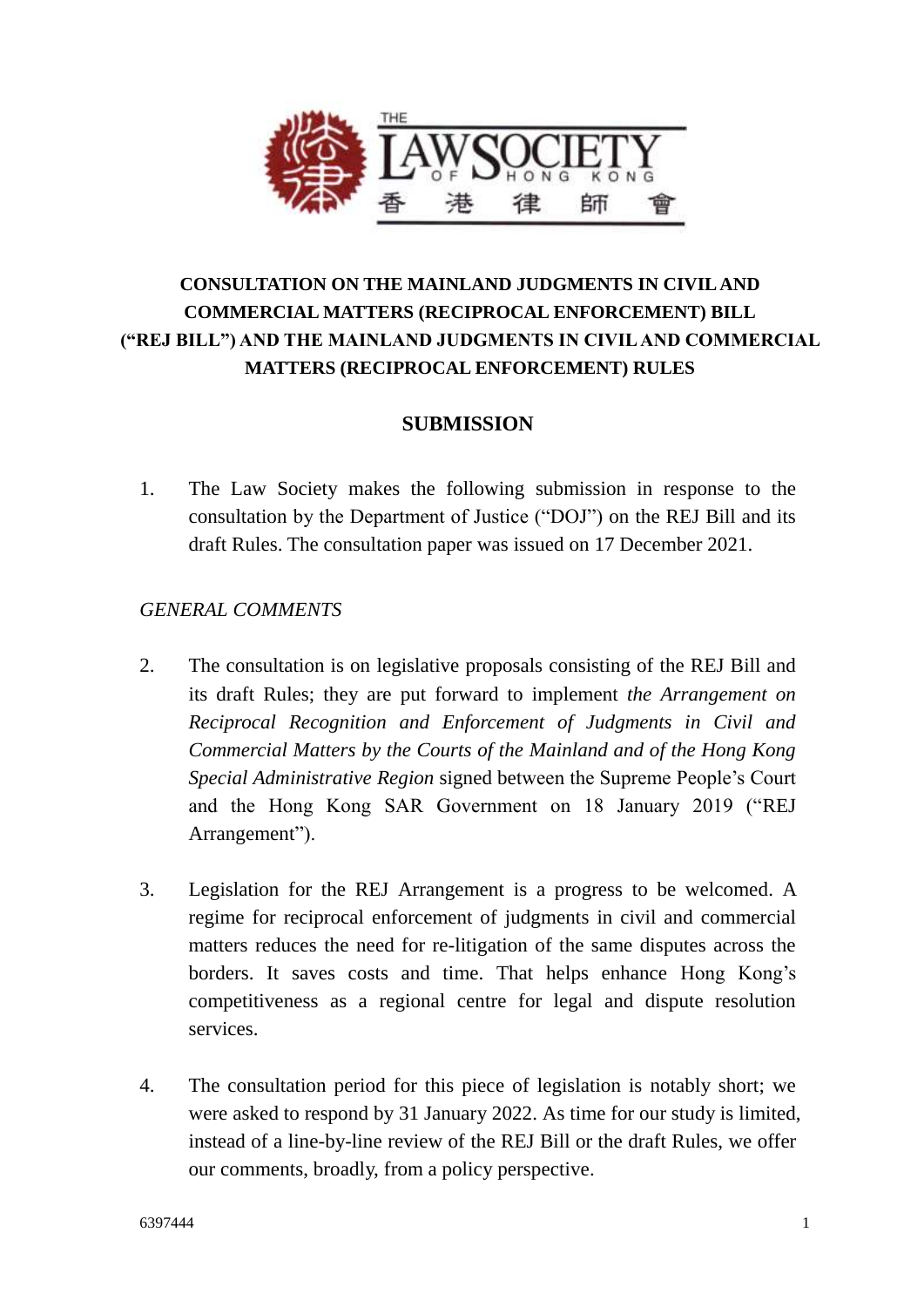- 5. Our preliminary comments, at this stage, are as follows.
	- 5.1 The policy aim of the REJ Bill is to put in place a mechanism for reciprocal recognition and enforcement of judgments in civil and commercial matters between the Hong Kong SAR and the Mainland. On checking the statutes, there are already the *Foreign Judgments (Reciprocal Enforcement) Ordinance* (Cap 319) and the *Mainland Judgments (Reciprocal Enforcement) Ordinance* (Cap 597). These two pieces of legislation similarly provide for reciprocal enforcement of foreign judgments, including Mainland judgments. Relevant rules of the Court have also been provided (See Order 71 and Order 71A of the Rules of High Court, Cap 4A). These rules set out the procedure to follow in applications to enforce under both Cap 319 and Cap 597. We have not been advised that there are any difficulties in (or criticism arising from) these two pieces of legislation, or those related High Court Rules.
	- 5.2 If the Government aims to improve the existing mechanism and/or to usher in a more comprehensive mechanism for reciprocal enforcement of judgments, it should be easier to simply expand the current regime provided by the two above pieces of legislation. For example, the Government could consider to add a new part to Cap 597. Or the bill to implement the REJ Arrangement can be a simple "cut and paste" exercise of Cap 597. These suggested approaches would have the advantage of deploying the same legal concepts and approaches which the Courts and the legal profession are already using and are accustomed to.
	- 5.3 Instead of copying direct from the existing legislation, the REJ Bill and its Rules are drafted anew. Different terminologies and approaches (on evidence) are proposed.
	- 5.4 We do not have strong views on the *drafting style* of the REJ Bill but when the Bill is drafted in such a way which is very different from the existing regime provided by the two above instruments, and is separated therefrom, that could cause problems to the Courts and the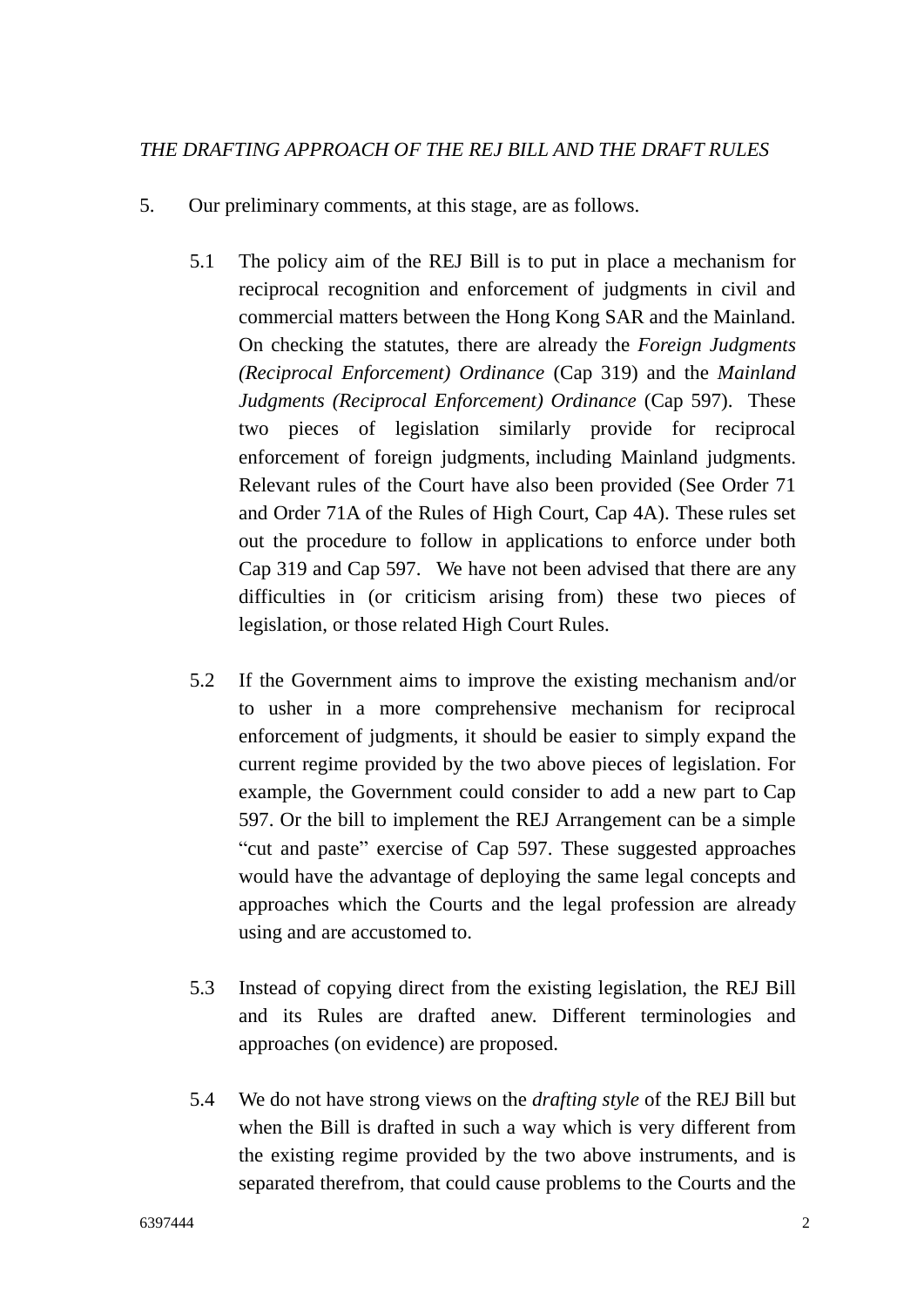Court users.

- <span id="page-2-0"></span>5.5 One disadvantage that we can readily discern on the disconnect of the REJ Bill from the current regime is that case law and authorities under Cap 319 or Cap 597 may not be applicable to the REJ Bill or its rules. There would not be readily available guidance for the Courts or the Court users.
- 5.6 One example is the proposed requirement under the REJ Bill for judgments to be "effective" for the purpose of reciprocal enforcement (see clause 8 of the Bill). This concept is nowhere to be found in either Cap 319 or Cap 597. Instead, both pieces of legislation refer to judgments being "final and conclusive" for the purpose of reciprocal enforcement. (See section 3 of Cap 319 and section 6 of Cap 597).
- 5.7 These different concepts may, or may not, lead to differences in the intended consequences when the Courts come to adjudicate, but the fact that different words are used potentially opens up and invites disputes and litigations.
- <span id="page-2-1"></span>5.8 With the current draft, it would seem unavoidable that there needs to be a period of time for both the Courts and the Court users to get used to and to understand the regime under the REJ Bill.
- 5.9 Incidentally, we note some similarities in the drafting between the *Mainland Judgments in Matrimonial and Family Cases (Reciprocal Recognition and Enforcement) Ordinance* (Cap 639) and the REJ Bill. Among other things, both refer to requirements that judgments have to be "effective" for reciprocal enforcement (see clause 8 of the REJ Bill and sections 5 and 6 of Cap 639). Moreover, the formulation for the requirement under the Bill is the same as that under Cap 639.
- 5.10 If there is an attempt to model the REJ Bill on Cap 639, such an attempt should be resisted, as that is inappropriate. For one thing, the REJ Bill is on *general* civil and commercial matters, while Cap 639 is *solely on matrimonial* matters. There are differences between the two, insofar as the requirement for finality of judgments is concerned (for reciprocal enforcement). In matrimonial and family matters, it is not unusual that even after a court has handed down its judgment, and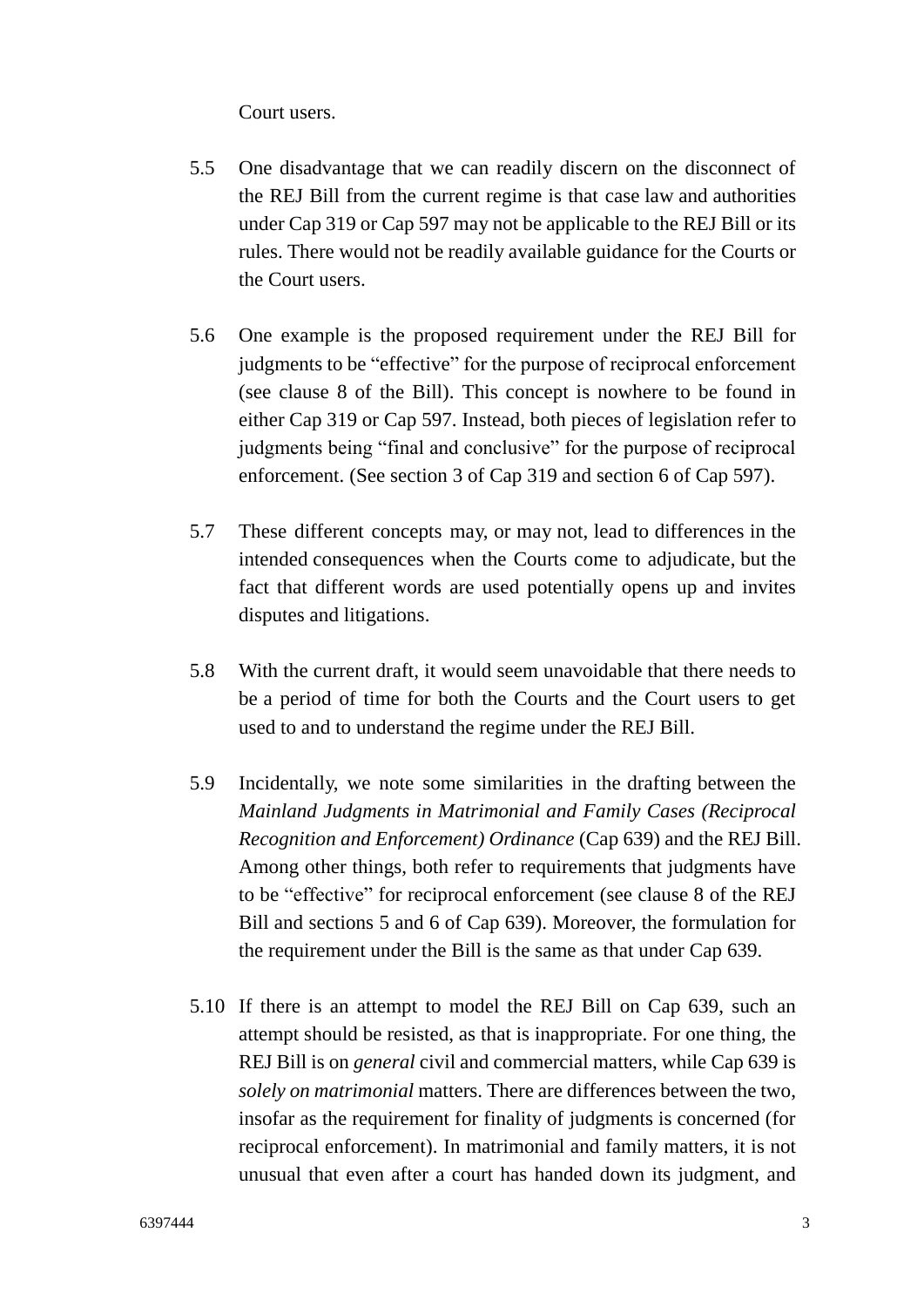there is no appeal against that judgment, a party could in certain circumstances go back to the Court and asks for a variation of the court's order. This can happen with, for example, the maintenance of the parties' child. The Court hears the application for variation and makes "new" orders where appropriate. For general civil and commercial matters, a party would not expect his opponent to be entitled to go back to the Court to re-open and re-litigate the issues after his judgment has been handed down and the appeal period has lapsed. The differences in the above are significant.

- 5.11 The parameters under the two regimes for a party to seek enforcement of a Mainland Judgment (and for the HKSAR Courts to consider) could also be different. In the case of matrimonial matters, one variable (if applicable) could be whether the child is or will be located in Hong Kong<sup>1</sup>. Such is wholly irrelevant and inapplicable for general civil and commercial matters.
- 5.12 As such, the drafting to model the REJ Bill upon Cap 639 is, without disrespect, inapt.
- 5.13 In relation to the draft Rules for the REJ Bill, we note the draft Rules are elaborate and overtly prescriptive. They set out the information and documents required to be stated in and exhibited to the affidavit in support of a registration application in different scenarios (see draft Rules 5 - 12), and they require the applicant to pigeonhole himself into the different scenarios as prescribed. That causes problems if the party could not find any of those prescribed scenarios that fits into his case, either because his case does not appear in any of these scenarios, or because his case "straddles" between two or more scenarios as prescribed.
- 5.14 It would be simpler to have an over-arching provision, as in Order 71 or Order 71A of Rules of High Court, Cap 4A (see O.71 r.42 or O.71A r.11 of RHC).
- 5.15 We also repeat our above observations, *mutatis mutandis*, on the disconnect of the draft Rules from the body of case law and

<sup>&</sup>lt;u>.</u> See paragraph 13 of Legislative Council Brief [\(File Ref.: L/M\(5\) to CPA CLU 5037/7/3C\)](https://www.legco.gov.hk/yr20-21/english/brief/lm5tocpaclu503773c_20210825-e.pdf) provided by DOJ dated 25 August 2021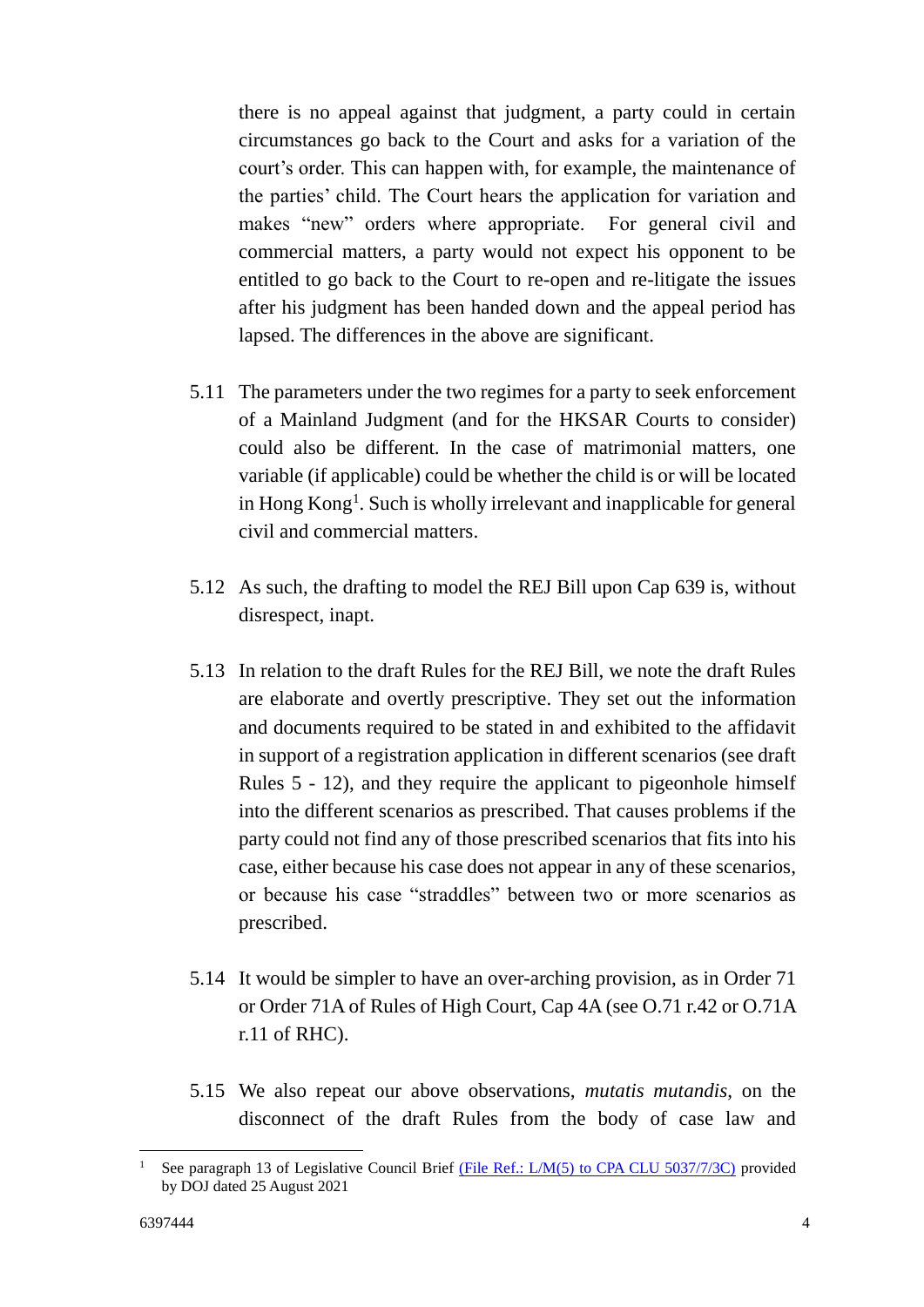authorities currently available, and the loss of guidance thereby (§§ [5.5](#page-2-0) and [5.8](#page-2-1) supra).

5.16 In summary, we think careful thought should be given to redrafting the REJ Bill in similar terms to Cap 319 and particularly Cap 597. The proposed Rules should similarly follow the current rules in Order 71 Rules of the High Court; perhaps in the form of a new Order 71C.

### *INTELLECTUAL PROPERTY*

- 6. In terms of intellectual property judgments, we note the REJ Arrangement goes beyond the *Hague Convention on the Recognition and Enforcement of Foreign Judgments in Civil or Commercial Matters*, by expressly covering judgments given in respect of disputes over intellectual property rights whilst such judgments are expressly excluded from the said Hague Convention. This arrangement demonstrates the Central Government's support and HKSAR Government's determination to consolidate Hong Kong's position as a regional intellectual property trading centre. We therefore welcome this coverage for intellectual property matters, and that this principle is to be adopted in the REJ Bill.
- 7. Without prejudice to our above comments on the drafting approach, we note that orders and decisions of the Copyright Tribunal of the Hong Kong SAR are not recognized as enforceable or effective Hong Kong judgments under the REJ Bill. We feel obliged to point out that the Copyright Tribunal can make orders on payment and that the jurisdiction of the Copyright Tribunal and courts are different. The Tribunal has its own jurisdictions and those are statutorily conferred (see section 173 of the Copyright Ordinance, Cap 528) ("Copyright Ordinance"). For example, the Tribunal has exclusive jurisdiction to confirm or vary a proposed licensing scheme or an operating licensing scheme referred to it for determination (respectively Section 155(3) and 156(3) of the Copyright Ordinance).
- 8. The decisions of the Copyright Tribunal are important and could have far-reaching effects, as in the case of *Neway Music Limited v Hong Kong Karaoke Licensing Alliance Limited* (CT 2/2010), which ended with a confirmation that the karaoke-server licensing scheme in dispute